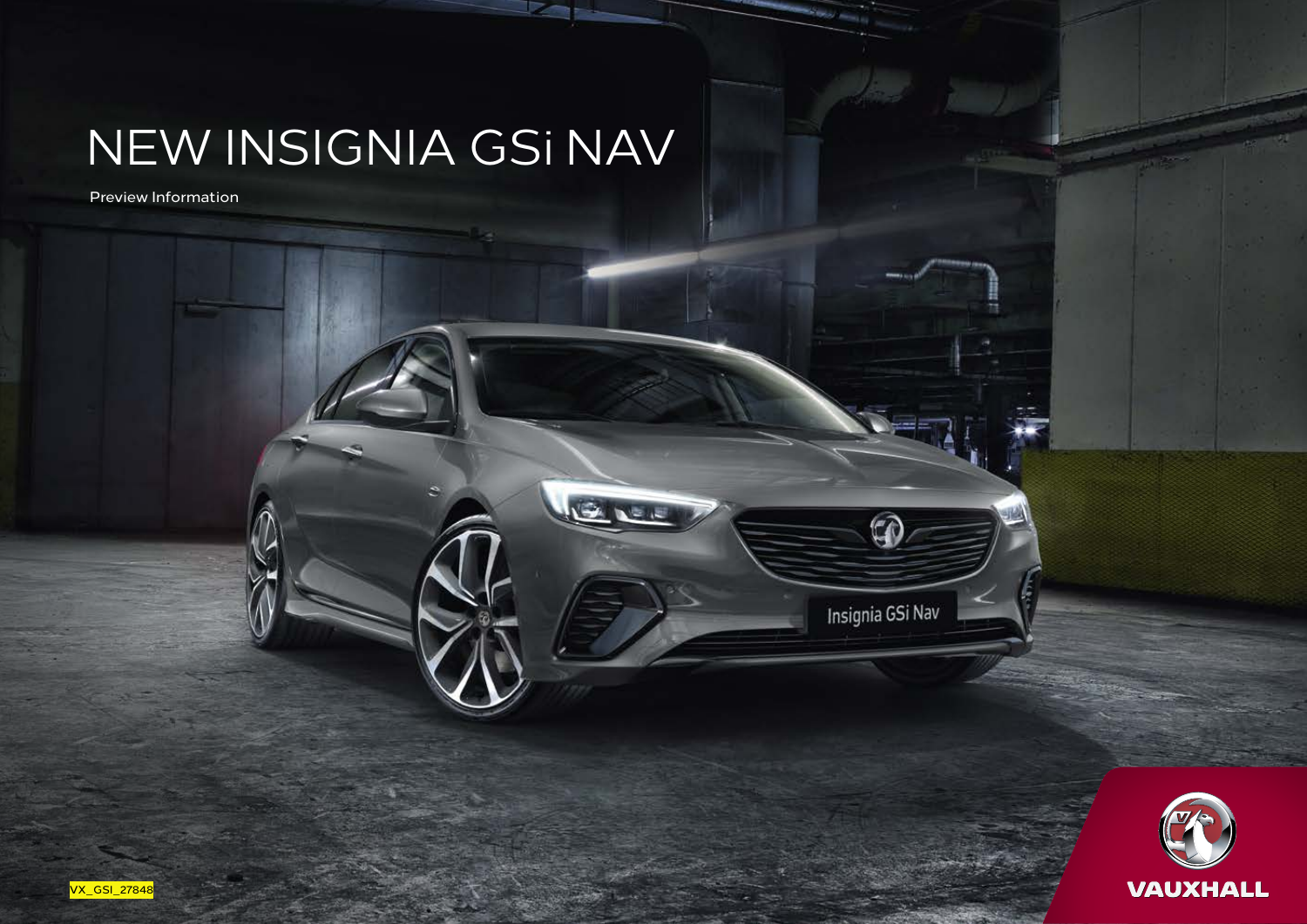# UNLEASH YOUR COMPETITIVE STREAK

If you love to have a little edge on the rest of the crowd, read on.

Because with the new Insignia GSi Nav Grand Sport and Sports Tourer, developed in part at the Nürburgring, you get seriously competitive performance with no compromise.

A true leader of the pack, the new Insignia GSi Nav is the ultimate Insignia in every way, from its smart connectivity and infotainment to its sporty 4x4 chassis.

So get ready to get ahead. Imagine yourself climbing in, gripping the wheel and taking to the road like a hero. What better way to release your competitive side? Just turn the page to get the full lowdown.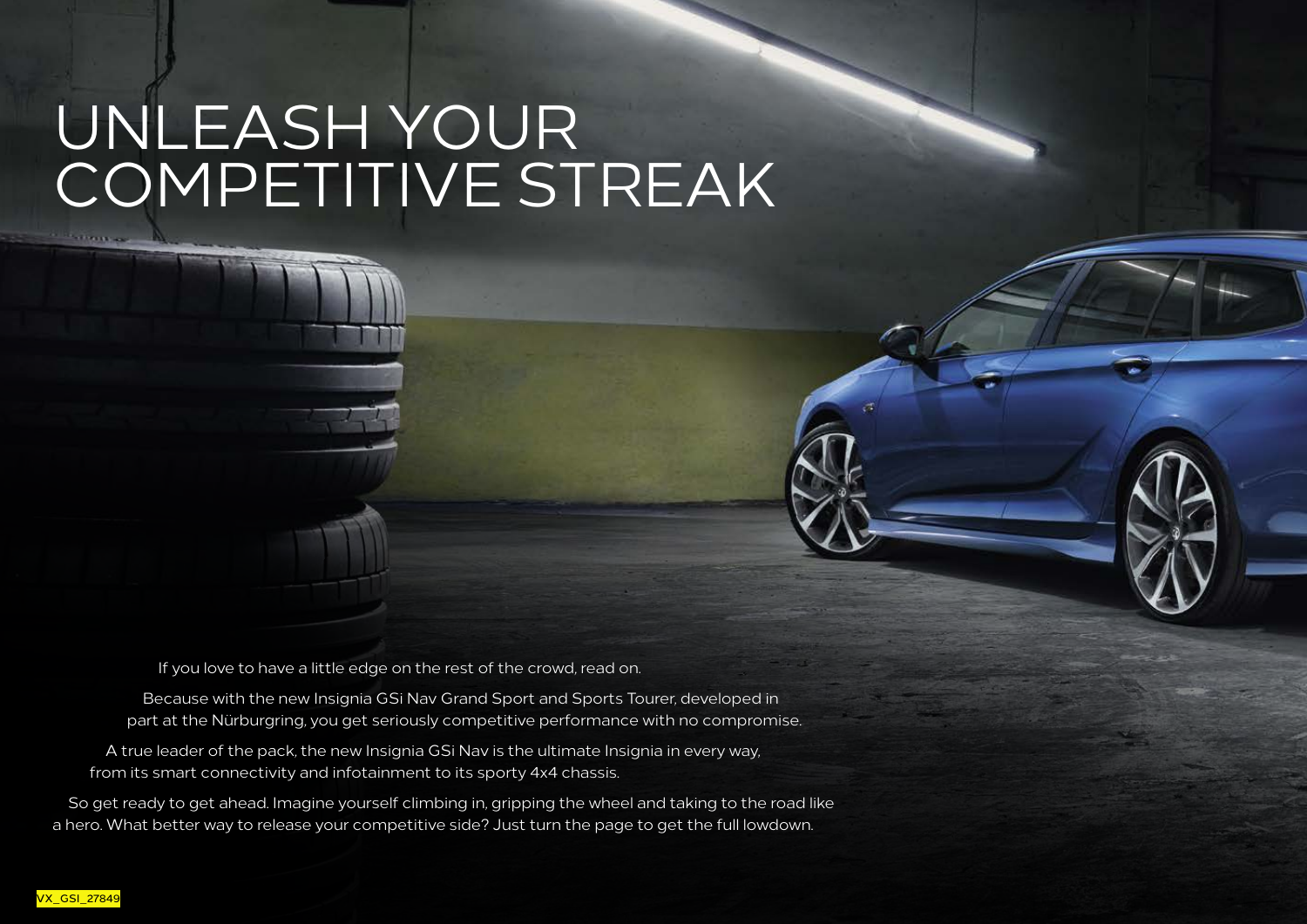